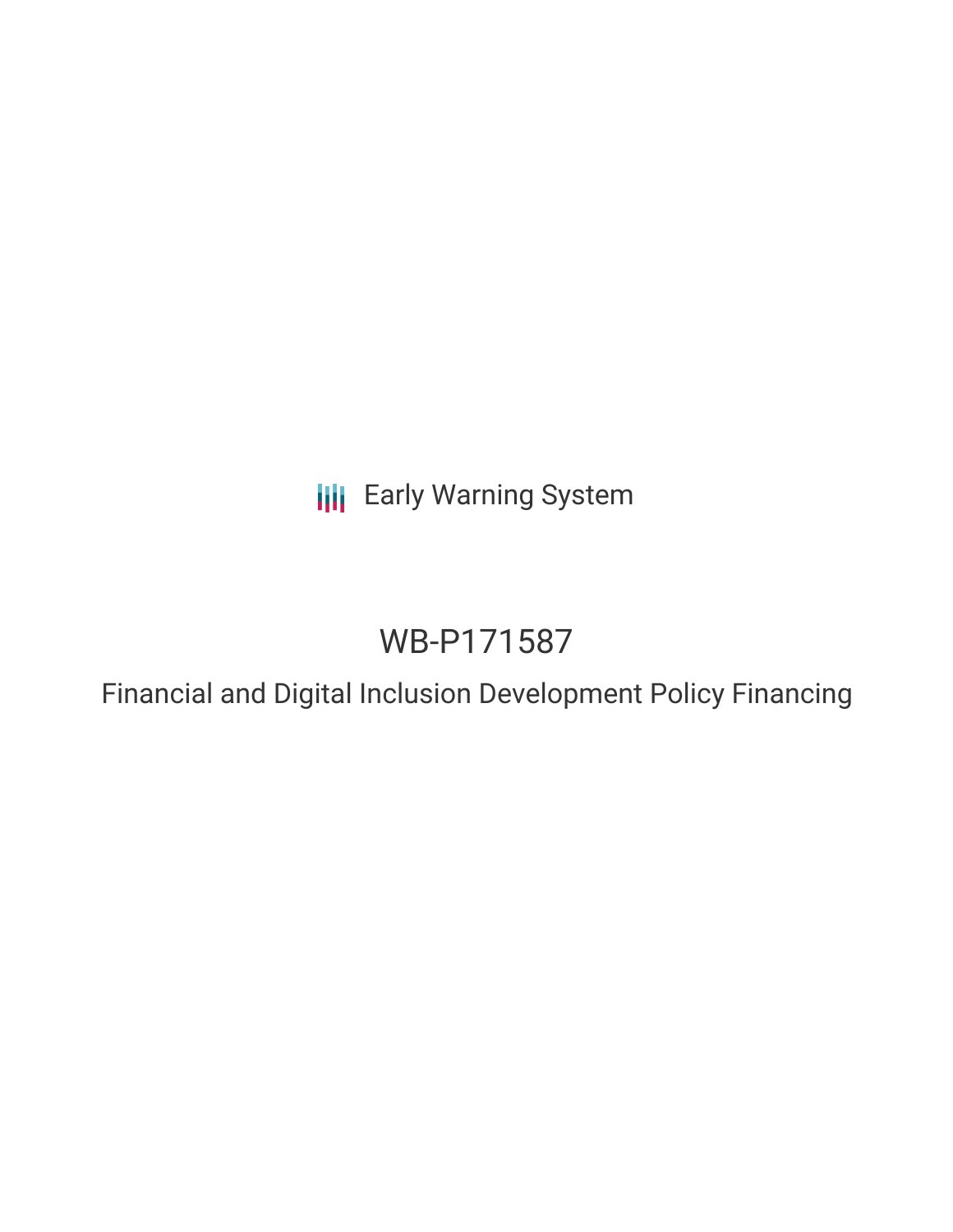

#### **Quick Facts**

| <b>Countries</b>               | Morocco                     |
|--------------------------------|-----------------------------|
| <b>Financial Institutions</b>  | World Bank (WB)             |
| <b>Status</b>                  | Canceled                    |
| <b>Bank Risk Rating</b>        | U                           |
| <b>Voting Date</b>             | 2020-03-30                  |
| <b>Borrower</b>                | Kingdom of Morocco          |
| <b>Sectors</b>                 | Finance, Industry and Trade |
| <b>Investment Type(s)</b>      | Loan                        |
| <b>Investment Amount (USD)</b> | \$400.00 million            |
| <b>Project Cost (USD)</b>      | \$400.00 million            |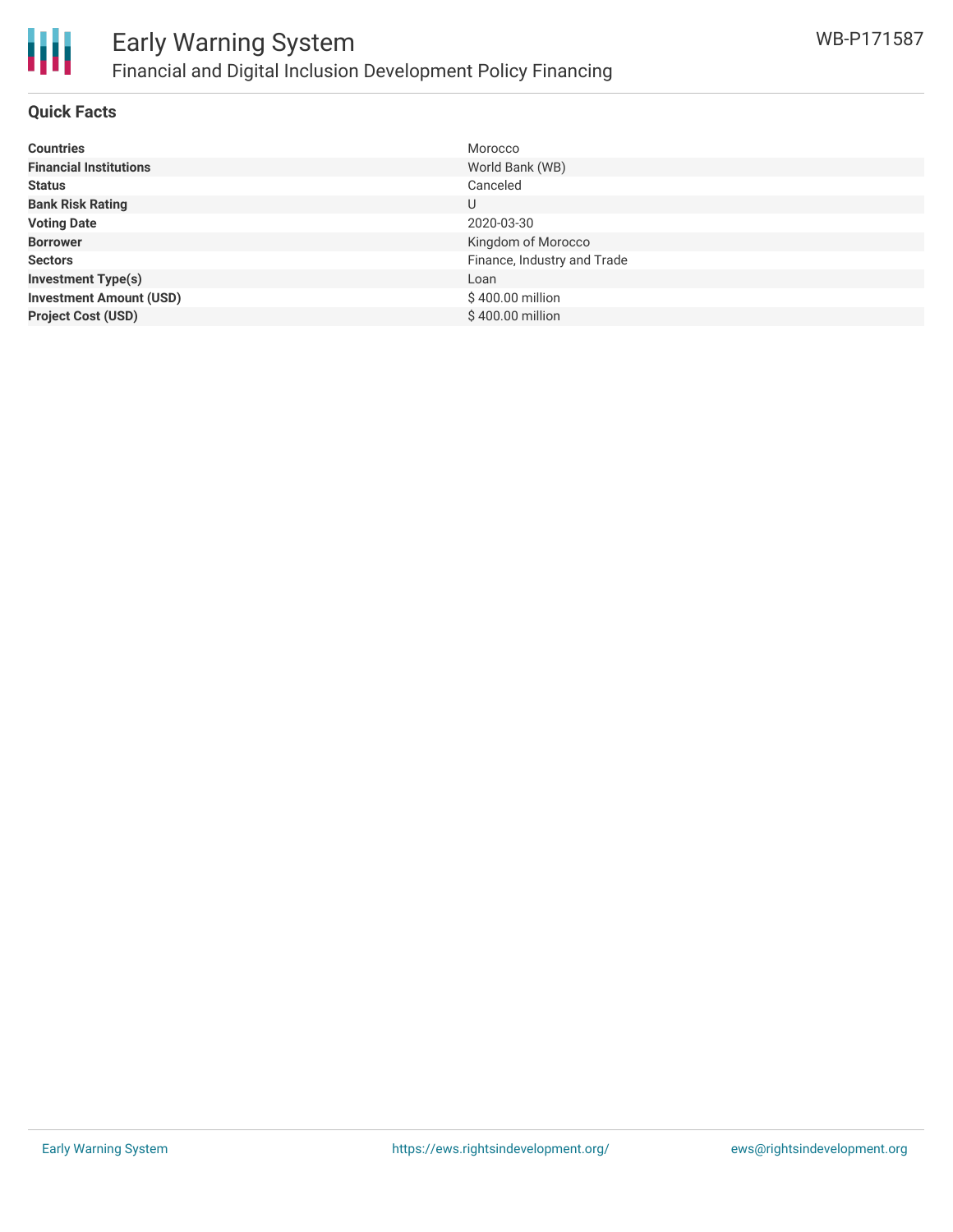## **Project Description**

According to bank documents, the overarching objective of the proposed DPF series is to foster financial and economic inclusion of individuals, entrepreneurs and MSMEs and expand their access to opportunities within the digital economy, through interventions under the pillars below:

- A. **Pillar I: Financial Inclusion and Digital Financial Services**. This pillar promotes the diversification of financing and payment sources for individuals and MSMEs and encourages financial inclusion through the use of technology.
- B. **Pillar II. Digital Infrastructure, Innovative MSMEs and Digital Entrepreneurship.** The proposed pillar aims to provide entrepreneurs and MSMEs in the private sector with the enabling conditions, namely increased connectivity, to create and take advantage of business opportunities, thereby accelerating the rate of economic and financial inclusion.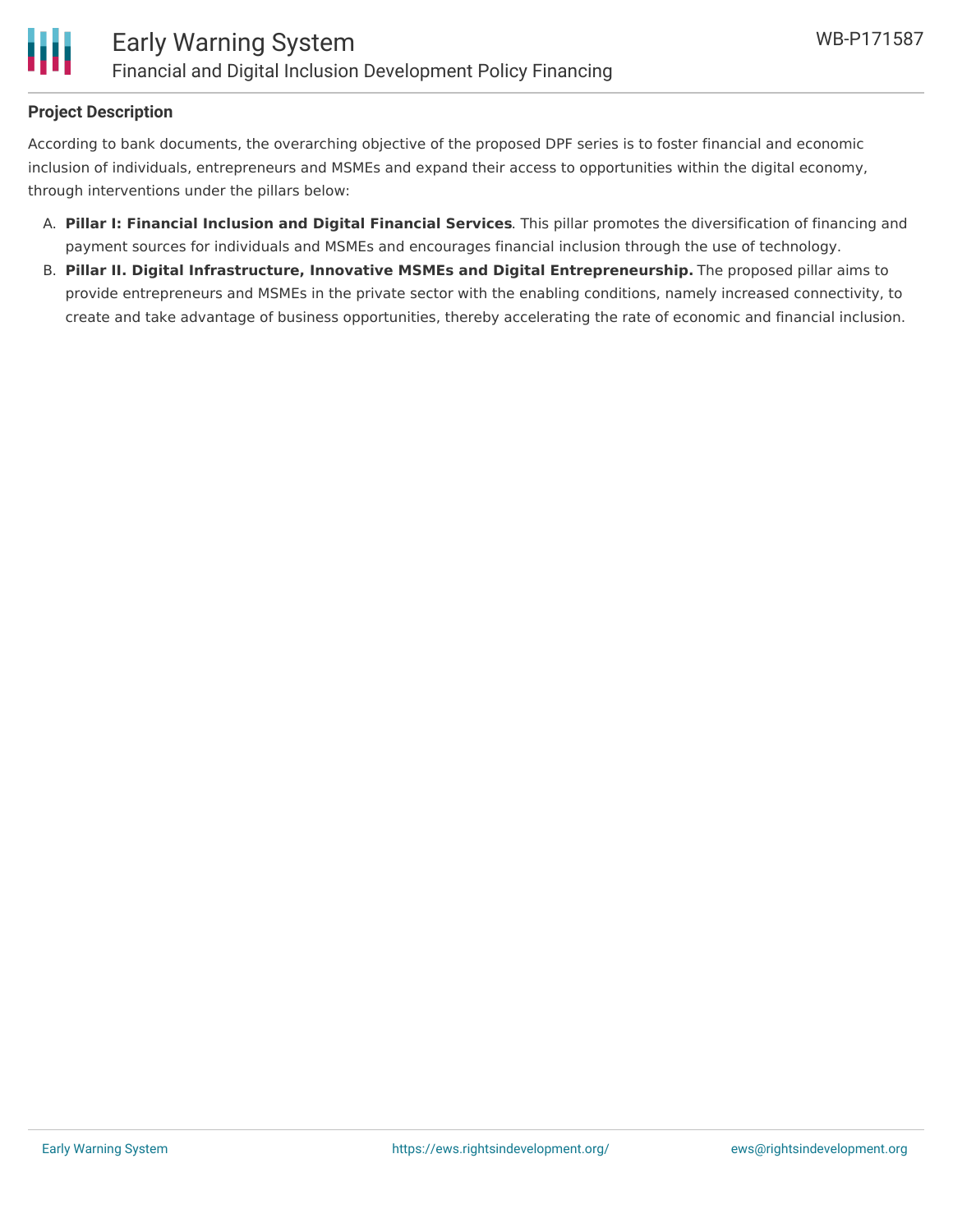

# **Investment Description**

World Bank (WB)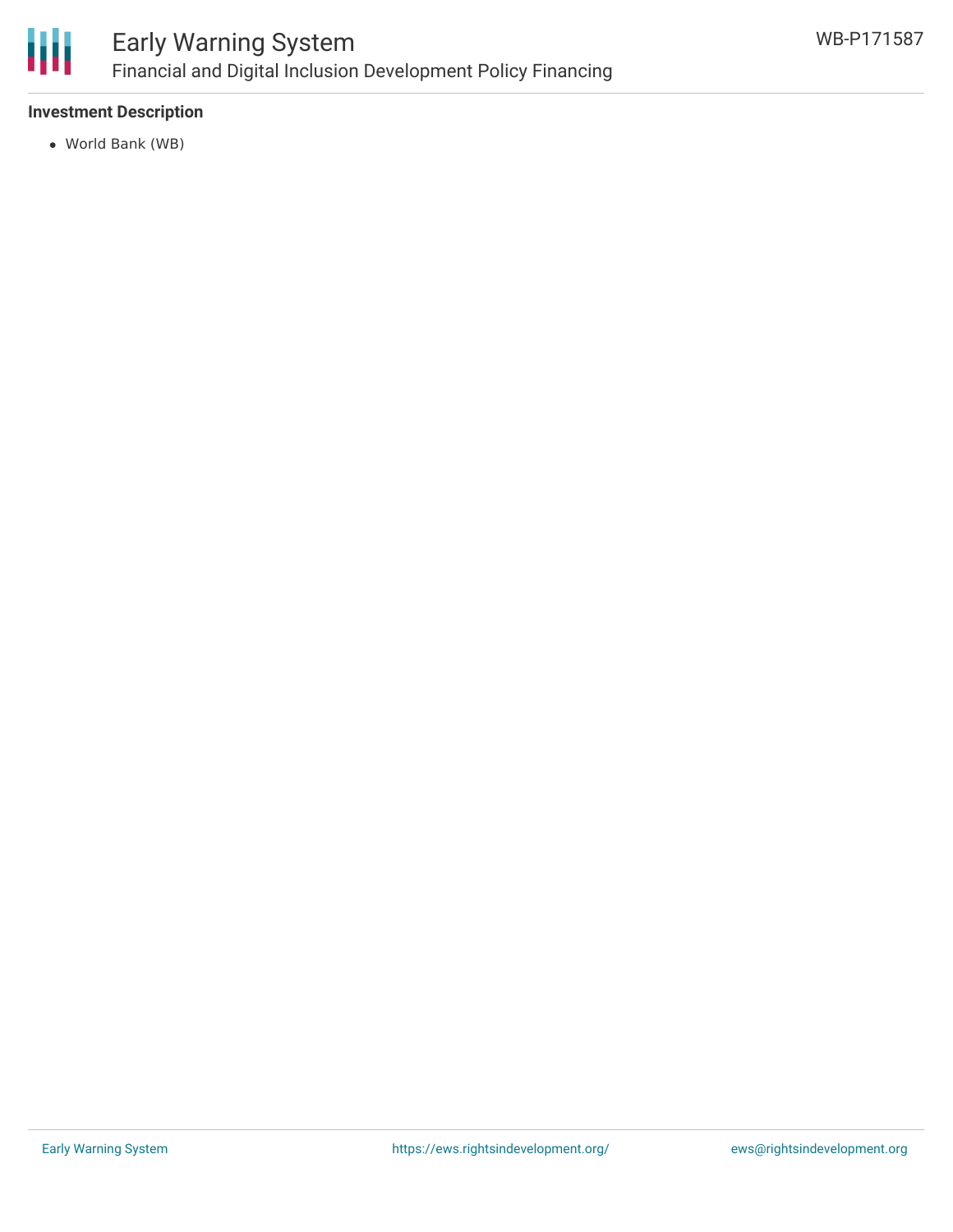

# **Contact Information**

**World Bank:** Djibrilla Adamou Issa, Arthur Denis Pascal Foch, Dalia Al Kadi Lead Financial Sector Specialist

**Borrower:** Kingdom of Morocco

**Implementing Agencies:**

Ministry of Economy and Finance Mr. Nouaman El Aissami Deputy Director, Department of Treasury and External Finance [n.alaissami@tresor.finances.gov.ma](mailto:n.alaissami@tresor.finances.gov.ma)

#### **ACCOUNTABILITY MECHANISM OF WORLD BANK**

The World Bank Inspection Panel is the independent complaint mechanism and fact-finding body for people who believe they are likely to be, or have been, adversely affected by a World Bank-financed project. If you submit a complaint to the Inspection Panel, they may investigate to assess whether the World Bank is following its own policies and procedures for preventing harm to people or the environment. You can contact the Inspection Panel or submit a complaint by emailing ipanel@worldbank.org. You can learn more about the Inspection Panel and how to file a complaint at: http://ewebapps.worldbank.org/apps/ip/Pages/Home.aspx.